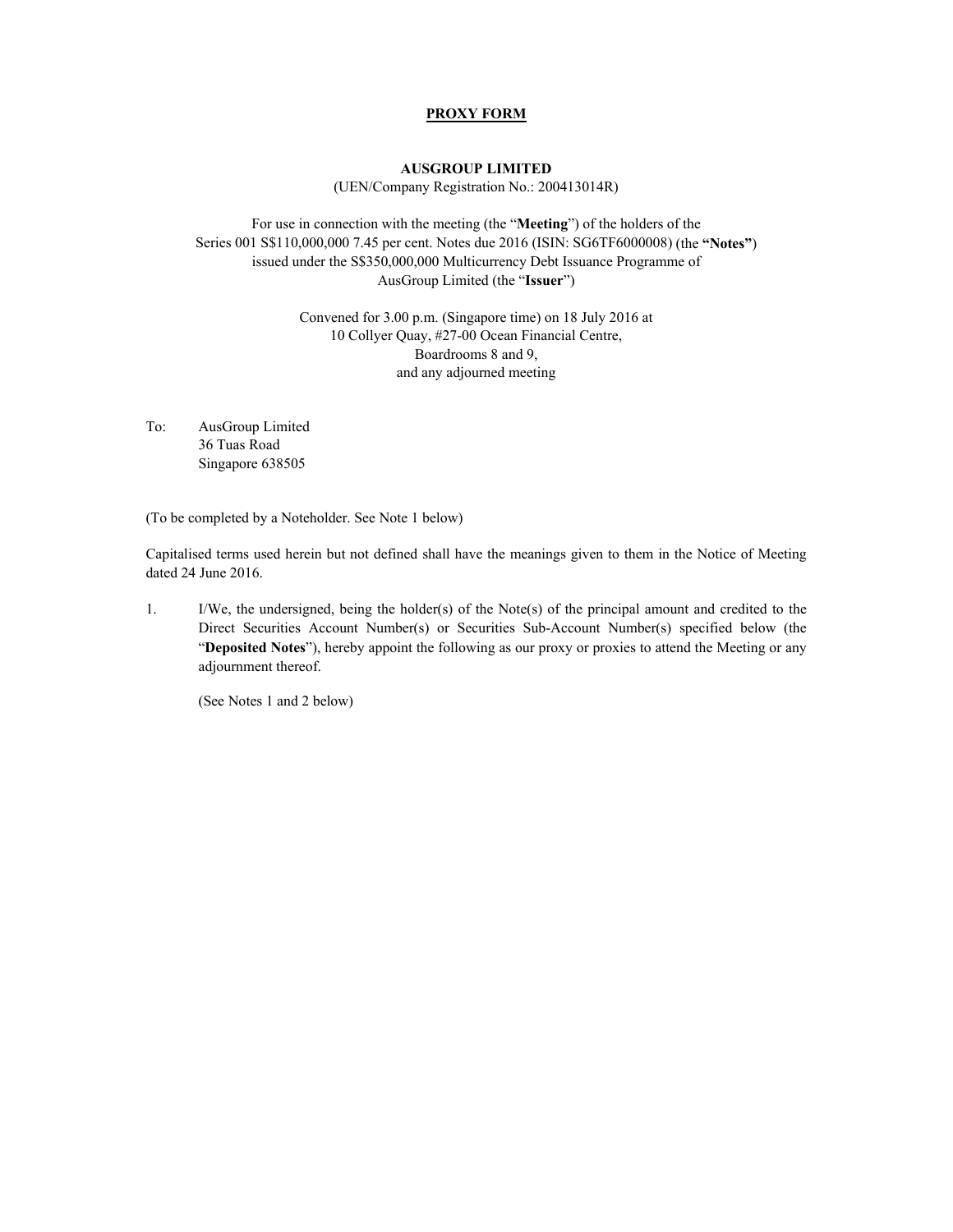|               |                                         |                    | <b>Name of Direct</b>         |                               |
|---------------|-----------------------------------------|--------------------|-------------------------------|-------------------------------|
|               |                                         | *Direct Securities | <b>Securities Account</b>     |                               |
|               |                                         | Account            | <b>Holder or Name of CDP</b>  | <b>Principal Amount (S\$)</b> |
|               |                                         | Number(s)          | <b>Depository Agent</b>       | (now standing to the          |
|               | Name and                                | *Securities Sub-   | (applicable where             | credit of the "Free           |
| <b>Serial</b> | <b>NRIC/Passport No.</b>                | <b>Account</b>     | <b>Securities Sub-Account</b> | <b>Balance</b> " in the       |
| No.           |                                         |                    |                               |                               |
|               | of Proxy <sup><math>\wedge</math></sup> | Number(s)          | Number is specified)          | Securities Account)^^         |
|               |                                         |                    |                               |                               |
|               |                                         |                    |                               |                               |
|               |                                         |                    |                               |                               |
|               |                                         |                    |                               |                               |
|               |                                         |                    |                               |                               |
|               |                                         |                    |                               |                               |
|               |                                         |                    |                               |                               |
|               |                                         |                    |                               |                               |
|               |                                         |                    |                               |                               |
|               |                                         |                    |                               |                               |
|               |                                         |                    |                               |                               |
|               |                                         |                    |                               |                               |
|               |                                         |                    |                               |                               |
|               |                                         |                    |                               |                               |
|               |                                         |                    |                               |                               |
|               |                                         |                    |                               |                               |
|               |                                         |                    |                               |                               |
|               |                                         |                    |                               |                               |

## **Security: S\$110,000,000 7.45 Per Cent. Notes Due 2016 (ISIN: SG6TF6000008)**

(\*Delete as appropriate) (See Note 2 below)

^Please present your passport (if you are not a Singapore citizen) or identity card (if you are a Singapore citizen) immediately prior to the Meeting to gain entry to the Meeting.

^^Please check that the total does not exceed the "Free Balance" in your Securities Account.

2. I/we acknowledge that the appointment of such proxy or proxies is neither revocable nor subject to amendment after 5.00 p.m. (Singapore time) on 15 July 2016, which is the Record Date (as defined in Note 1 below).

| 3. | My/our contact details are as follows: |  |
|----|----------------------------------------|--|
|    |                                        |  |

| $\text{Fax No}$ . |
|-------------------|

Principal amount of Note(s) which is/are the subject of this Proxy Form:

S\$ ............................

Dated the **\_\_\_\_\_\_** day of **\_\_\_\_\_\_\_** 2016.